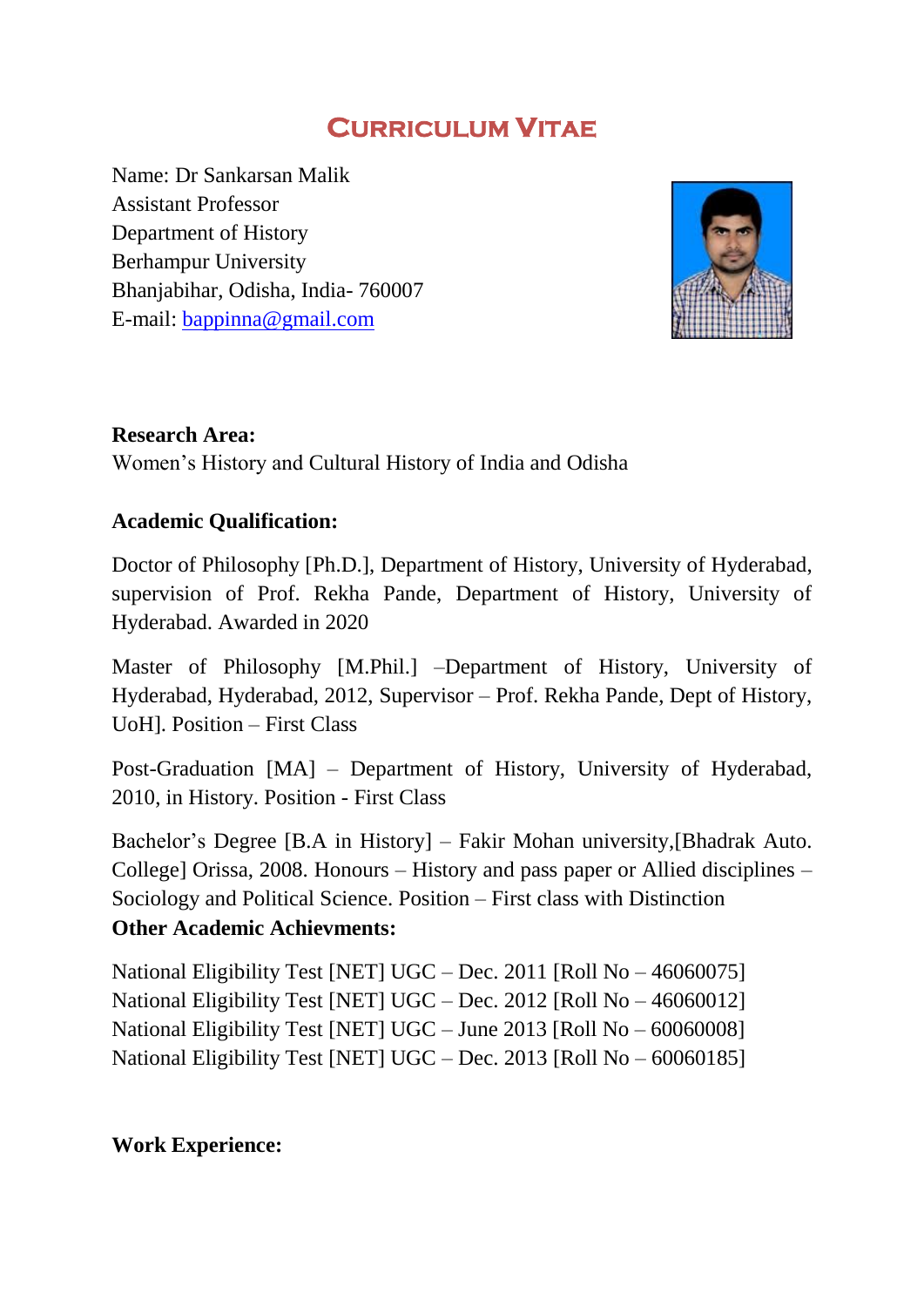As Assistant Professor in Department of History, Berhampur University, since 2016

# **Details of Paper Publications:**

Sankarsan Malik [2011] "Social Justice through Multilingual Education: A Study on Tribal Education in India", *Journal of New Aspects of History of Orissa,* Vol. XIV, 234-243.

Sankarsan Malik [2014] "Oriya Women and their position in the Eighteenth Century Orissa" *North Odisha University journal of Social Science [NOUJSS],* ISSN 2319-6017.

Sankarsan Malik [2014] "The Role of Oriya Women in the Freedom Struggle of India", *Indian Journal of Social Vision*, Vol. II, 115-120.

Sankarsan Malik [2015] "Pre-eighteenth Century Oriya Literature and Women", *International Journal of Multidisciplinary Research and Development[IJMRD],*Vol. II, No. 2, Part-F, 2015, 327-334.

Sankarsan Malik [2015] "Oriya Literature and Women: A Historical Analysis of Sarala Mahabharat", *Zenith International Journal of Multidisciplinary research [ZIJMR]*, Vol. V, No. 4, April 2015, 20-27.

Sankarsan Malik & S. R. Shasini [2015] "Reconstruction of Women's History of India",*European Academic Research [EAR] Journal*, Vol. 3, Issue 2, May 2015.

Sankarsan Malik & S. R. Shasini [2016] " A Methodological Approach to History Writing in 21st Century" *in A Holistic Approach to Social Science Research Methodology* Edited by M Abraham, DeshVikash Publication, Vishakhapatnam, 2016, 71-82.

Sankarsan Malik, [2018] Medieval Orissa and Women: A special focus on sex trade, in *International Journal of Creative Research Thoughts*, Vol. 6, No. I, January 2018.

Sankarsan Malik [ 2019] Marginalization Of Women In Indian Culture: From Historical Perspective, in *Historical Research Journal*, Vol. 5, No. 6, 2019

Sankarsan Malik, [2020] A Political Background of Eighteenth Century Orissa, in *Shodhak: A Journal of Historical Research*, Vol. 50, Pt.-C, Sr 150, 2020.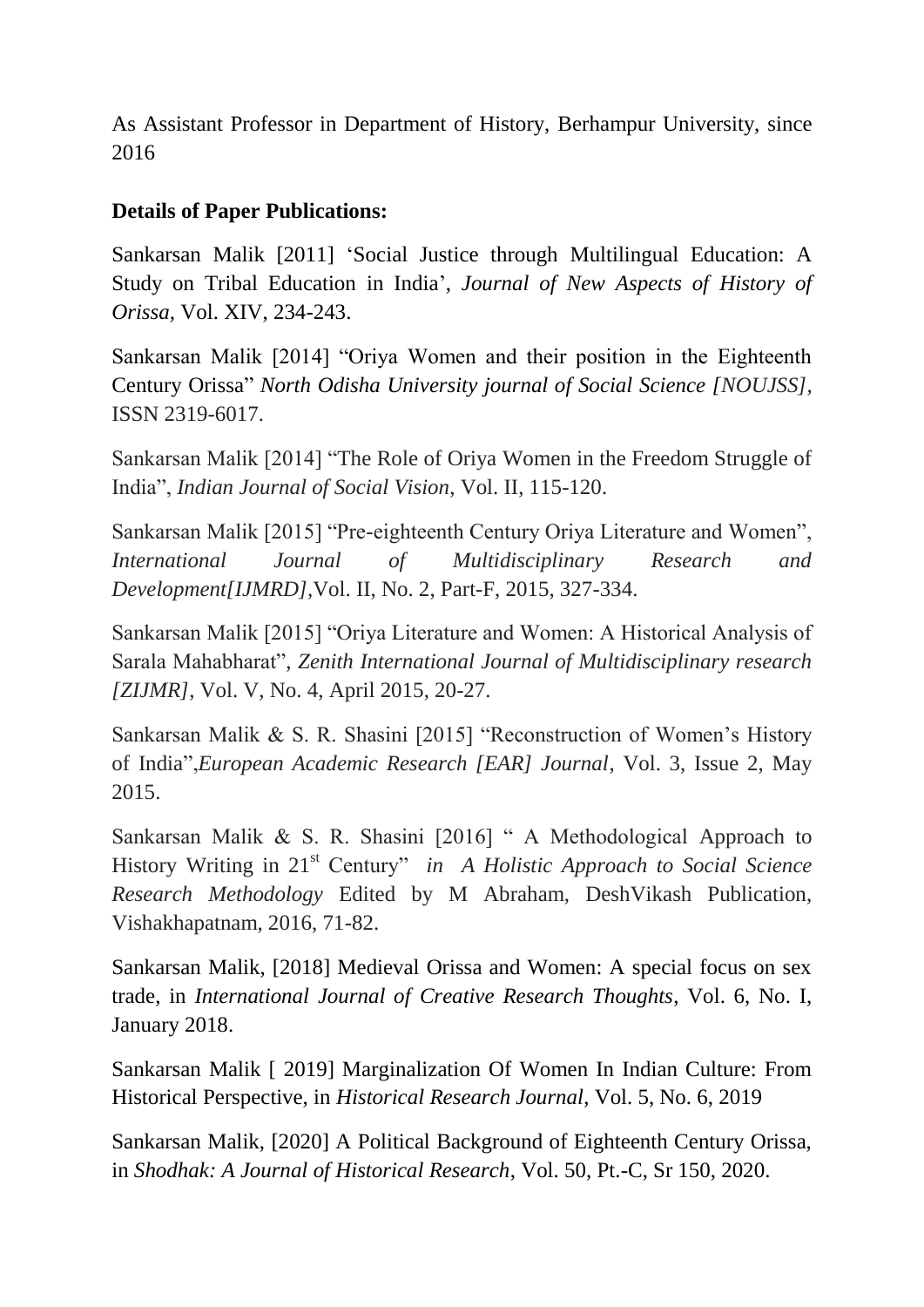Sankarsan Malik, [2020] Position of Women in Eighteenth Century Orissa: A overview in *Shodh Sarita*, Vol 7, No. 28 Oct-Dec 2020.

Sankarsan Malik, [2020] Prostitution in Medieval Orissa: A Reflection through the Oriya Literature in *Mahila Pratishtha*, Vol. 06, No. 04, 2021, 138-149.

### **Details of Book Publications:**

Sankarsan Malik ed. (co. Ed Sadananda Nayak), Culture through the Ages: A study of India, New Delhi: Kunal Books, 2019

Sankarsan Malik ed. (co. Ed Sadananda Nayak), Reconstruction of Indian History: Society and Religion, New Delhi: NBP Publication, 2020

# **Administrative Works:**

Members of NAAC cultural committee 2016

Asst. Superintendent of Boys Hostel (Bansadhara Hostel), for two years, 2016- 2018

Member of IQAC - NAAC, Berhampur University, 2016-17 & 2017-18 [Awarded Appreciation Certificate from the Vice Chancellor, Berhampur University]

Member of IQAC - NAAC, Berhampur University, 2019-2020 & 2021 continuing..

Coordinator, Coaching Scheme for SC/ST/OBC/Minorities, 2019 -2020 and continuing..

Coordinator, Department of Journalism and Mass communication, Berhampur University, 2020-2021.

Member of Board of Studies, Department of History, Berhampur University

Member of the Local Enquiry Committe (LEC) for affiliation to the College

#### **Details of Paper presentation in Seminars, Conferences:**

**Presented Paper in International Seminar:**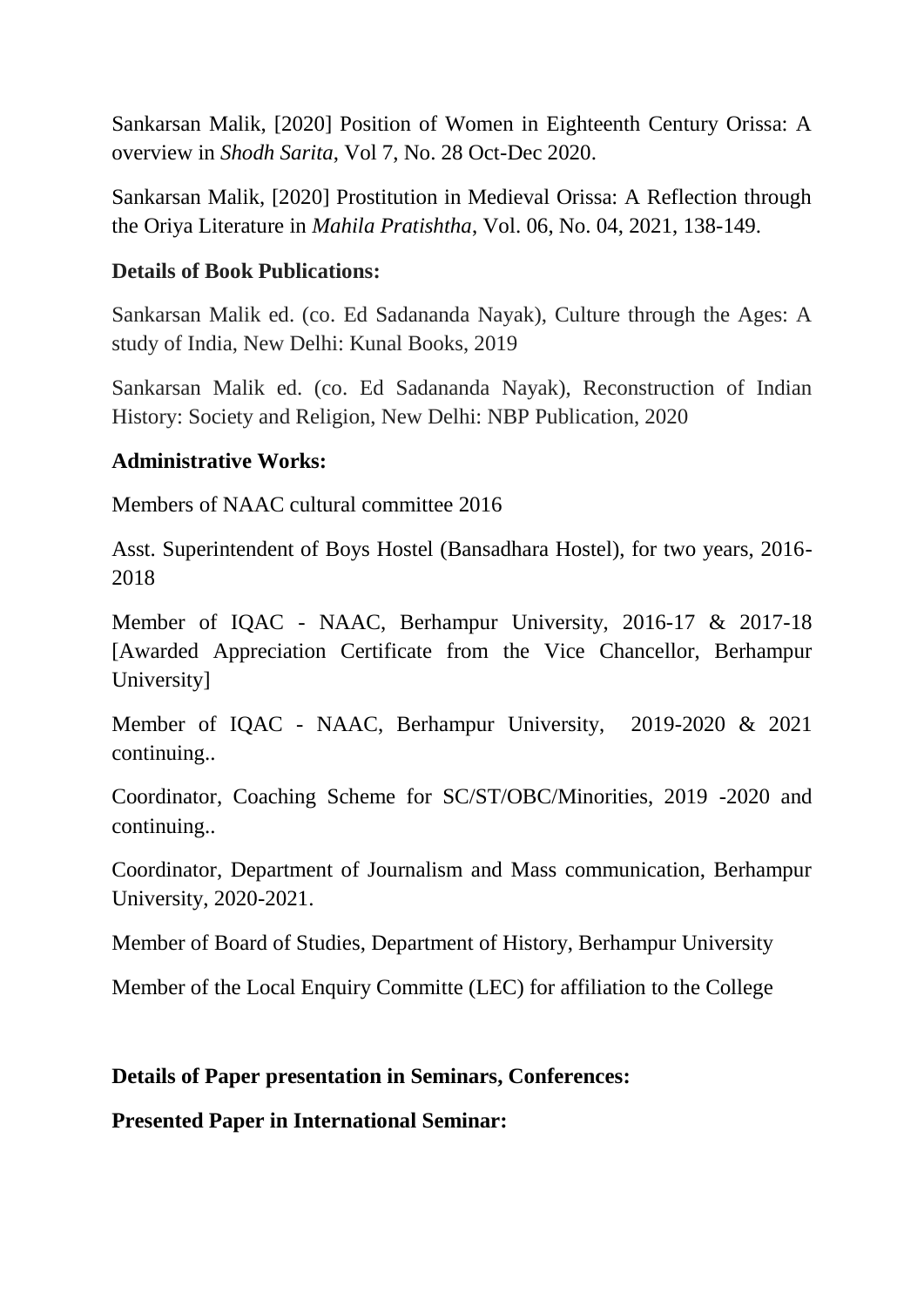Presented a Paper titled " Devadasi Tradition of Orissa: A religious Ritual in the Eye of History" in International Seminar on *Indian Cultural Heritage: Past, Present and Future*, Org by Jointly Utkal University and Institute of Media Studies Bhubaneswar, 18<sup>th</sup> -20<sup>th</sup> March 2017

Presented a Paper titled *"Marginalization of Women in Trade culture of India: Theory and Nature from Historical Perspective"*in International Seminar on Indian Trade and Commerce: Past, Present and Future, Org by Institute of Media Studies Bhubaneswar, and ICHR, ICSSR, KMC 17<sup>th</sup> -19<sup>th</sup> March 2018.

Presented a Paper titled *"Reconstruction of Indian History: Society and Religion"*in International Seminar ICH 1.0 on "Reconstruction of Indian History: Society and Religion" Org. by Department of History, Berhampur University, 14 & 15, February 2020

# **National seminar:**

A paper presented on "The Role of Oriya Women in the Freedom Struggle of India" In National Conference on *Makers of Modern India*, organized by Department of History, AbasahebGarware Collage, Pune, 22 & 23 February, 2013.

Presented a paper on (co-author Sasmita Rani Shasini) "Moral Policing and Violence Against Women in India" in the National Seminar on *Violence Against Women: Changing Perception of Crime and Punishment*, organized by Centre for Human Rights, University of Hyderabad, Hyderabad, 29 & 30 March, 2013

Presented a paper on " Maritime Trade of Orissa and women: a special focus on sex trade" in the National Seminar on *Maritime Trade and Commerce of Odisha from Early Time to 20<sup>th</sup> Century*, organized by Dept of History, T. S. D. College B D Pur Ganjam, 25 June 2016

Presented a paper on " Gender Equality and Human Right Violation in Bhanjabihar Campus" in the National Seminar on *Protection of Human Rights and Duties: Issues and Challenges,* organized by Dept of History, P G Department of History, Berhampur University,  $5<sup>th</sup>$  December, 2016

Presented a paper titled "Religious Life of Oriya Women in Medieval Orissa" in Annual Session of *South Odisha History Society*, at Dept of History, Berhampur University, 26<sup>th</sup> February 2017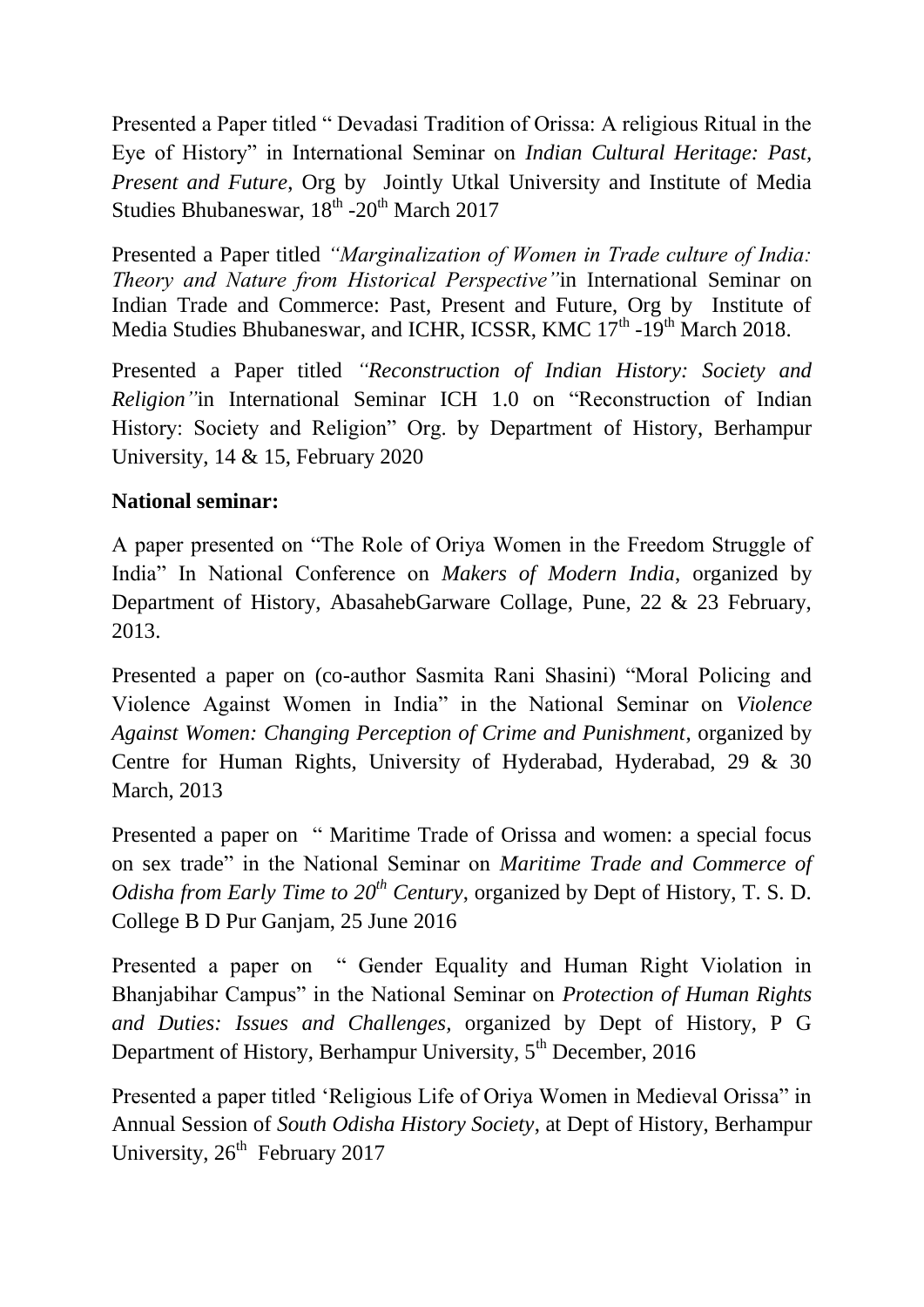Presented a paper title: Depiction of Working Class Women in 18<sup>th</sup> century Oriya Literature, in National Seminar on *"Socio Cultural Aspect of Labour Migration in Odisha: A Historical Prospective"* Org. by Dept of History, Berhampur University,  $25<sup>th</sup>$  and  $26<sup>th</sup>$  March 2017

Presented a Paper titled *"Medieval Oriya Literature and Society: A Historical Analysis of the Tradition of Prostitution"*in National Seminar on Revisiting Odisha"s Past: New Historical Prospective Org. By Department of History, Utkal University, 21<sup>st</sup> April 2018.

Presented a Paper titled *"Puberty Ritual of Orissa: A Tradition of Marginalization of Women"*in National Seminar on Narrating Local History: Community, Caste and Tribe in Odisha Org. By Department of History, Utkal University,  $25<sup>th</sup>$  January, 2019.

# **Invited Lecture/Resource person Lecture:**

Invited as Guest of Honour and Delivered lecture on " Maritime Trade of Orissa and women: a special focus on sex trade" in the National Seminar on *Maritime Trade and Commerce of Odisha from Early Time to 20th Century*, organized by Dept of History, T. S. D. College B D Pur Ganjam, 25 June 2016

As resource person delivered a lecture on "Puberty and Culture of Odisha" in National Workshop on Exploring the Margins: Opportunities, Possibilities and Challenges organized by Centre For the Study of Social Exclusion and Inclusion Policy, Ukal University, on  $26<sup>th</sup>$  November 2018

As resource person, delivered a lecture titled "Work Culture in Higher Educational Institutions of India: A study on Berhampur University" in National SeminarWork Culture in Higher Educational Institutions of India Org by IQAC - NAAC, TSD College, B D Pur, on 18 & 19 January, 2019

As resource person, delivered a lecture titled *Tourism in South Odisha: Its Social and Cultural Aspects for the Development and Progress*, in State Level Virtual Seminar on Tourist Place in Odisha: Its Development and Future Org by Study and Research Society, Session-III, Buguda, Ganjam, Odisha, on 22.11.2020.

As resource person, delivered a lecture titled*Tourism in Odisha: Biranchinarayan Temple and its Paintings*. In State Level Virtual Seminar on Tourist Place in Odisha: Its Development and Future (Seriese-II) Org by Study and Research Society, Session-V, Buguda, Ganjam, Odisha, on 31.01.2021.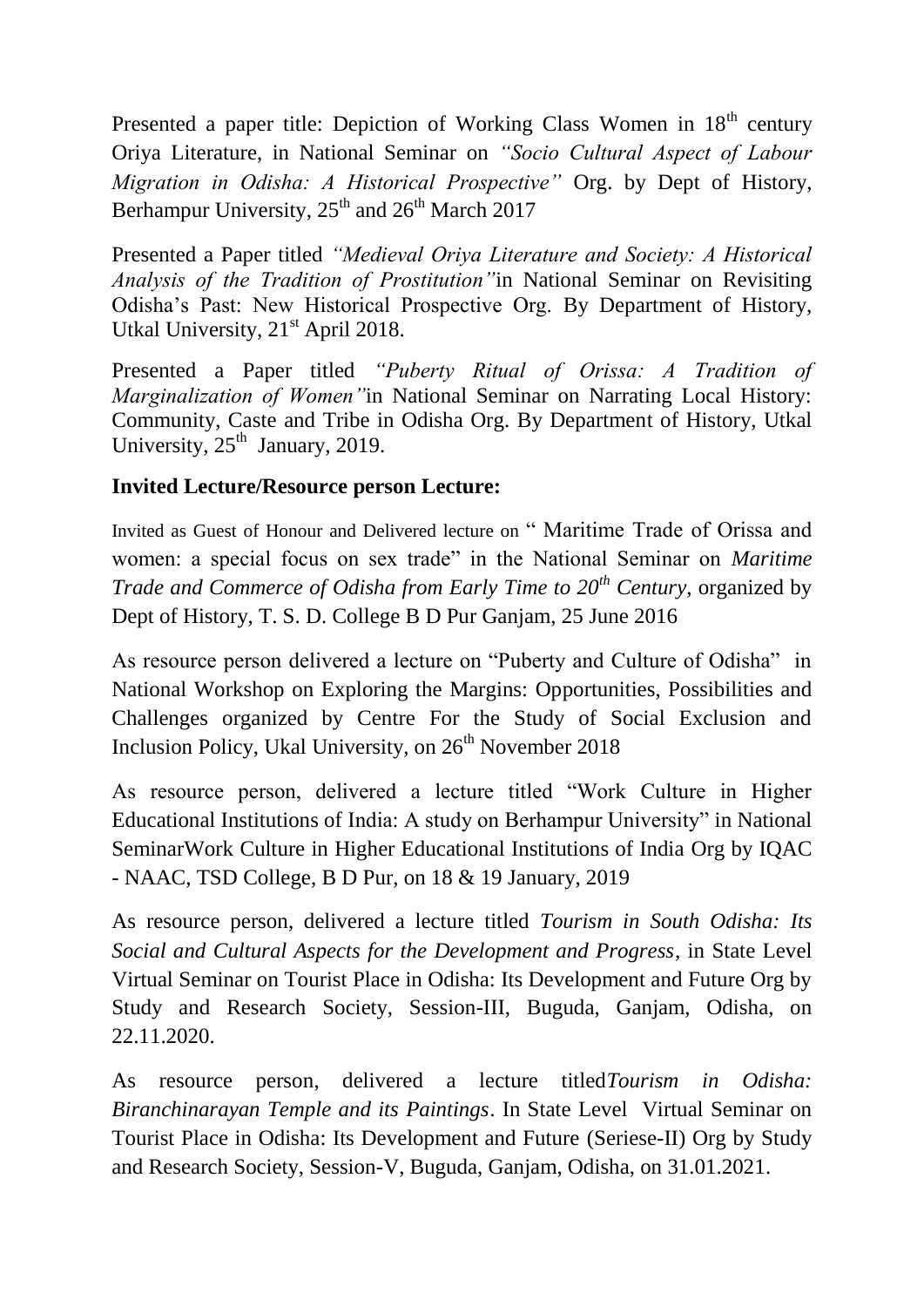As resource person, delivered a lecture titled *Invisbisible Women in Visisble History of Odisha: Mapping their contributions to the Oriya Society*, In National Level Virtual Seminar on Process of State Formation in Odisha: from Early Time to Modern period, Org by the Ghumusur Gabesana Pratisthan, Bhanjanagar,Ganjam, Odisha, on 02.05.2021.

# **Organizing Seminars/Conferences/Workshops/Refresher Course and Other Academic Programs:**

Co-Coordinator of Workshop on *"Gender Bias in Odia Society"* Org by Dept of History, Berhampur University,  $20^{th}$ &  $21^{st}$  February 2017

Co-Coordinator of National Seminar *"Socio Cultural Aspect of Labour Migration in Odisha: A Historical Prospective"* Org. by Dept of History, Berhampur University,  $25<sup>th</sup>$  and  $26<sup>th</sup>$  March 2017

Organizing Secretary of World Bank founded National Seminar *"Culture: through the Ages"* Org. by Department of History, Berhampur University, 25 & 26, March 2019

Co-Organiser of the *Refresher Course for History Lectures of Colleges* under Berhampur University, sponsored by World Bank.

Organizing Secretary of International Seminar *"Reconstruction of Indian History: Society and Religion"* Org. by Department of History, Berhampur University, 14 & 15, February 2020

Organizer of National Seminar (virtual) on *"Womens's Status and Extend Inequalities in India at Present"* held on 24.07.2020. Prof. Rekha Pande, Director of SEED and Professor of History, University of Hyderabad has delivered lecture on this topic.

Organiser of distinguished Lecture (virtual) on *Gender Issues in Past-Present-Future* held on 30.04.2020 . Lecture delivered by Sankarsan Malik, and Dr. S.N. Nayak. Student across the discipline and other departments participated in this Webinar Programme.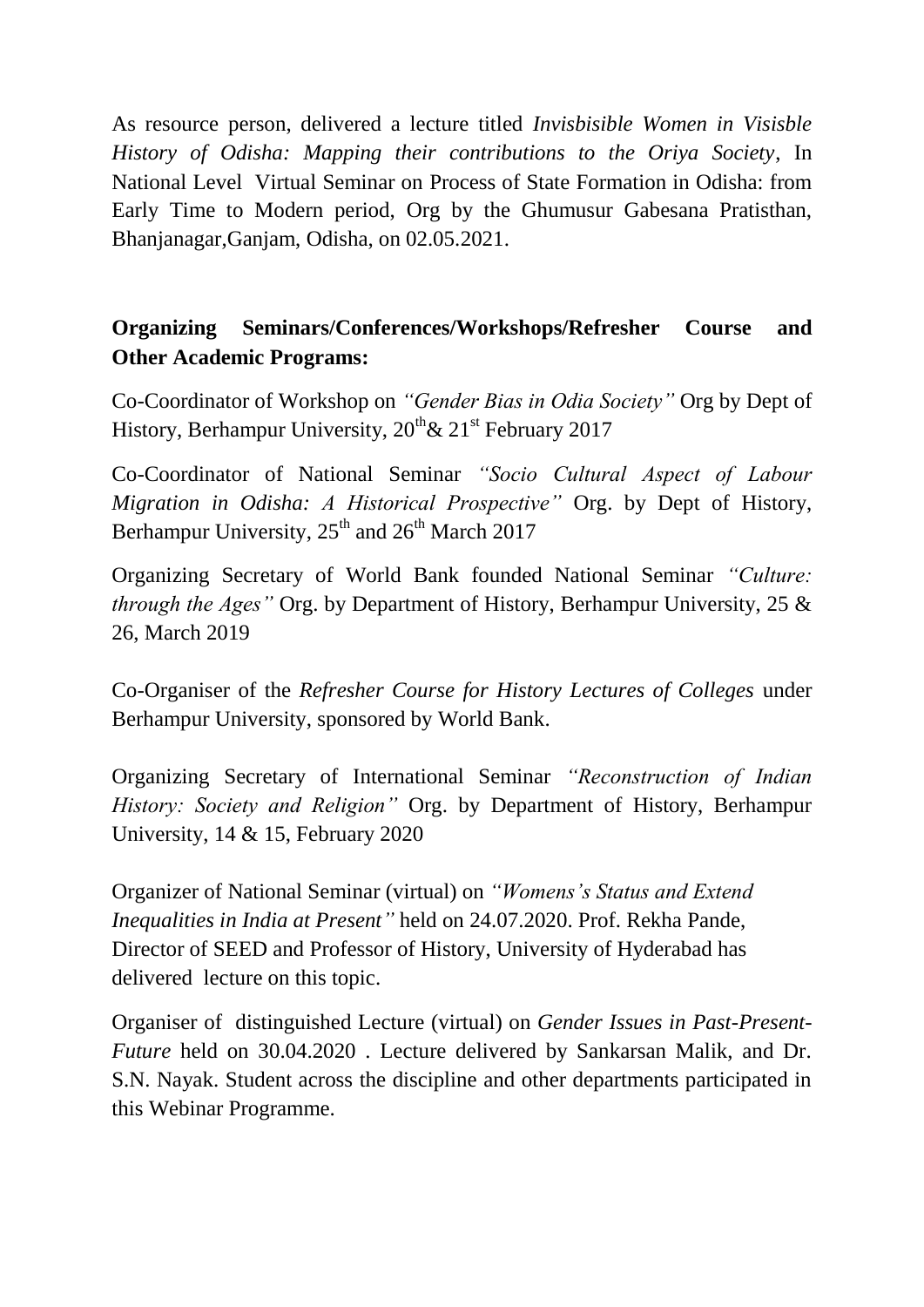Organiser of distinguished lecture (virtual) on *"A Menstruation: A Practice Against Women's Progress"* held on 03.05.2020. Lecture delivered by Prabhabini Das, independent scholar and author of Menstruation Practice in Odia Culture. Org. by Department of History, Berhampur University.

Organiser of workshop (virtual) on Odia movie titled *"Duhita: Silent Tears of a Daughter"* held on 06.05.2020. As expert Subhasmita Jena, Director of the movie "Duhita" and Dr. Adyasha Dash, Author of book "Oriya Movies and women: 1936 to 2009' have joined as resource persons in this workshop. Org. by Department of History, Berhampur University

# **Faculty Training Course:**

# **Orientation Course:**

Faculty Orientation Course from 23-08-2019 to 12-09-2019 org by HRDC-University of Hyderabad

#### **Refresher/ Short Term Course/Workshops:**

A workshop on "*Writing across Disciplines: From Ideas to Dissertation/ Publication"* organized by School of Social Sciences, University of Hyderabad, Hyderabad, 28 February – 2 March 2013.

National Workshop on Exploring the Margins: Opportunities, Possibilities and Challenges organized by Centre For the Study of Social Exclusion and Inclusion Policy, Ukal University, on 26<sup>th</sup> November 2018

One WeekResearch Methodology course in *"Research Methodology in Social Sciences"* from (4th to 9th August, 2020), org by HRDC-MANUU, Hyderabad

One Week Workshop on *Gender Studies* from 26.09.2020 to 01.10.2020 org. by HRDC-Jamia Mila Islamia (JMI) New Delhi

One Week Workshop Leadership Development Programme21-09-2020 to 26- 09-2020 org by HRDC- Osmania University

Two-Week Refresher Course on Culture Studies from 15.11.2020 to 28.11.2020 org. by HRDC Mizoram University.